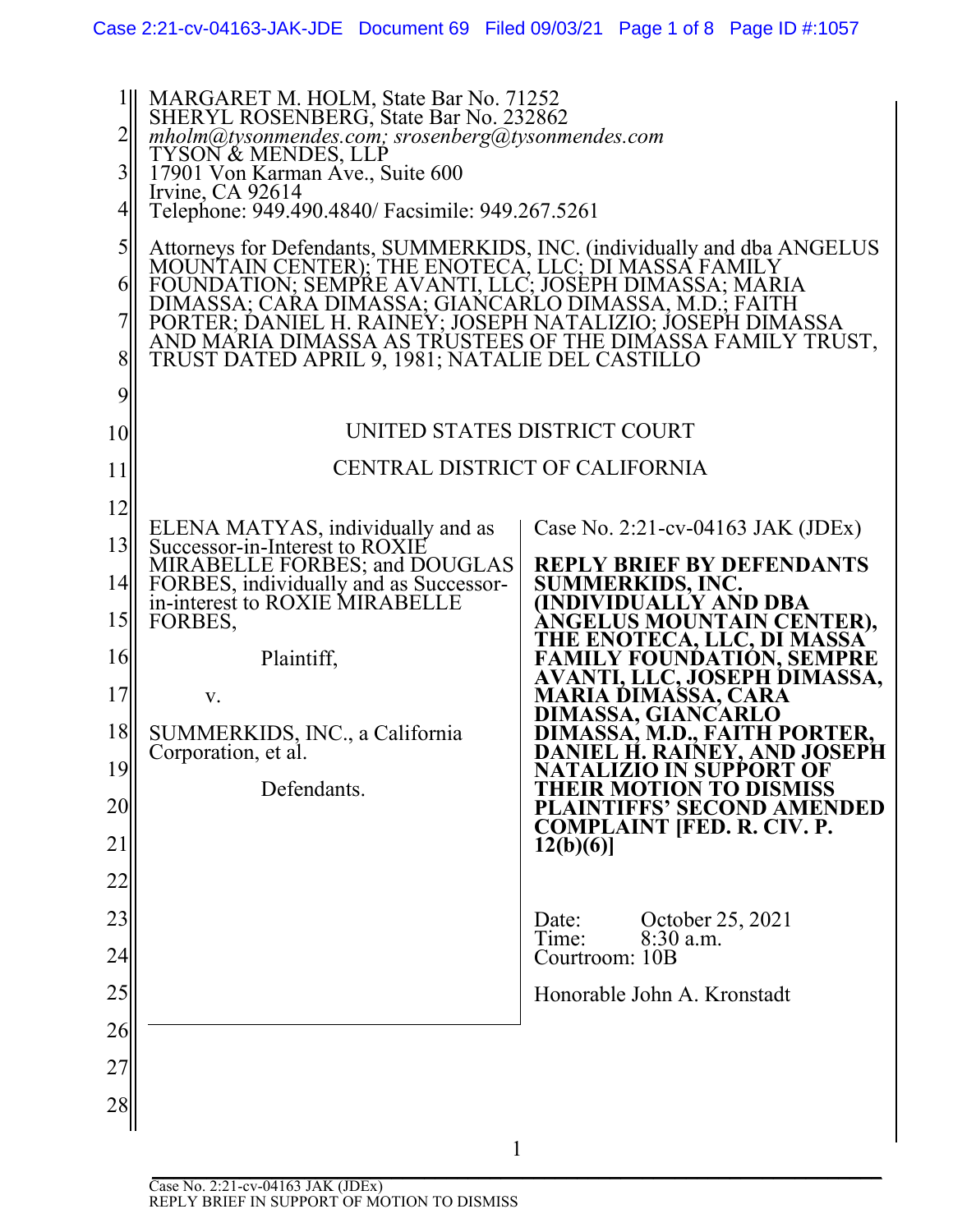### $1$ III **I. INTRODUCTION**

2 3 4 5 6 Plaintiffs' opposition brief confirms that they improperly rely on conclusory statements and general allegations in their Second Amended Complaint ("SAC") to attempt to hold up their punitive damages claim. This Court should dismiss the punitive damages claim against each of these moving defendants for the following reasons:

7 8 9 10 11 *First*, plaintiffs' brief does not dispute and never addresses the defendants' argument that the SAC fails to comply with Rule 9(b) in that it fails to allege facts to support their punitive damages claims with particularity, and instead opting to make general claims against "defendants" as a whole. The law rejects such style of pleading.

12 13 14 15 16 17 18 19 20 21 22 *Second*, plaintiffs' brief reveals that the primary basis for their punitive damages claim against individual employee/lifeguard defendants Daniel Rainey, Joseph Natalizio, and Faith Porter is that these defendants allegedly misrepresented that they were certified as lifeguards by the American Red Cross. But the facts alleged in the SAC demonstrate that the plaintiffs are undoubtedly aware that the American Red Cross issued the certifications at the direction of lifeguard trainer defendant Andrew Cervantes. The SAC never mentions any actual statement or even communication to the plaintiffs by the employee/lifeguard defendants, and because of that, there is no alleged fraudulent misrepresentation by them. Without that, there can be no basis for their punitive damages claim against these defendants.

23 24 25 26 27 28 *Third*, plaintiffs' punitive damages claims against the shareholders of Summerkids, Inc. fail because plaintiffs only rely on the shareholders' relationship with Summerkids, Inc. as the basis for their punitive damages claim. Because liability of corporate officers does not derive from one's corporate position, but rather can only derive from their own individual tortuous conduct, and plaintiffs never allege any fraudulent, malicious or oppressive act by Joseph DiMassa, Maria

 $\overline{\phantom{a}}$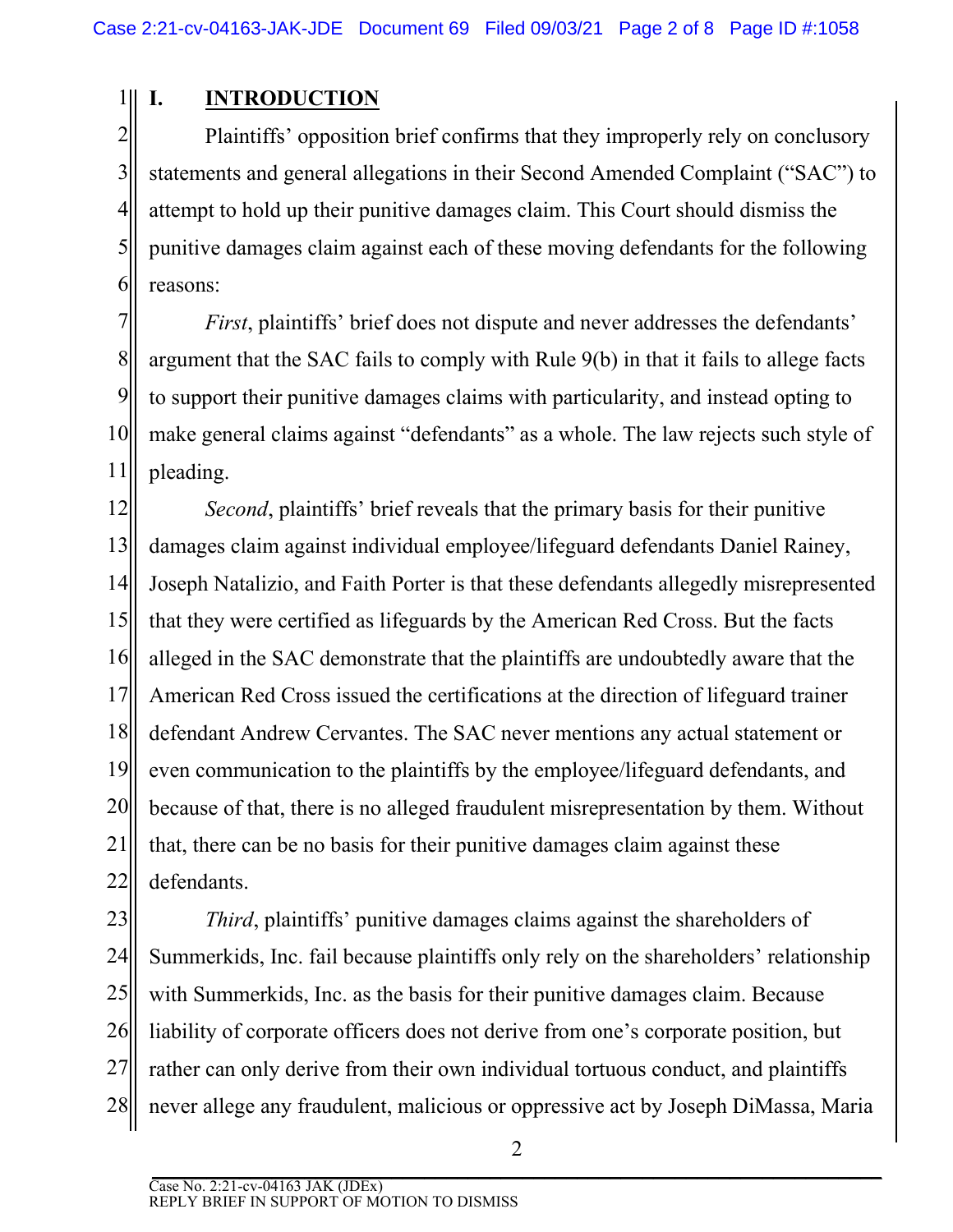1 2 DiMassa, Giancarlo DiMassa, or Cara DiMassa as individuals, the claim for punitive damages must be dismissed against them as well.

3 4 5 6 7 *Finally*, as to the entity defendants, plaintiffs' opposition brief completely omits any discussion as to plaintiffs' obligations in pleading against a corporate entity. Because they clearly fail to meet the heightened pleading requirements required to maintain their claims against the entity defendants, this Court should grant the motion to dismiss.

8 9 10 11 On each of these bases, and as discussed more fully herein, this Court should grant the motion to dismiss in whole, without leave to amend, so that, almost two years after the initial complaint was filed, the parties can move beyond the pleadings stage.

12 **II. ARGUMENT**

13

14

## **A. The Motion to Dismiss Should be Granted Because Plaintiffs Do Not Dispute that their SAC Fails to Comply with Rule 9(b)**

15 16 17 18 19 20 21 22 23 24 25 26 Although framed as defendants' primary argument in the moving papers<sup>[1](#page-2-0)</sup>, plaintiffs' opposition brief wholly ignores the defendants' contention that the punitive damages claim against all of the defendants should be dismissed because their SAC fails to comply with Rule 9(b), which requires allegations to be made with particularity. In fact, within the 23-pages of the opposition brief, Rule 9(b) is not referenced even once. But a review of plaintiffs' SAC reveals that it is unnecessarily voluminous, redundant, and rife with impertinent inflammatory allegations and legal conclusions against unspecified "defendants" as if all twenty defendants acted in concert although no actual interaction or nexus between all of the parties is ever stated. Because Rule 9(b) requires that allegations of fraud are made with particularity and plaintiffs' SAC does not comply (even after having

27

<span id="page-2-0"></span>28

<sup>1</sup> *See* Motion to Dismiss, pg. 10:2-16.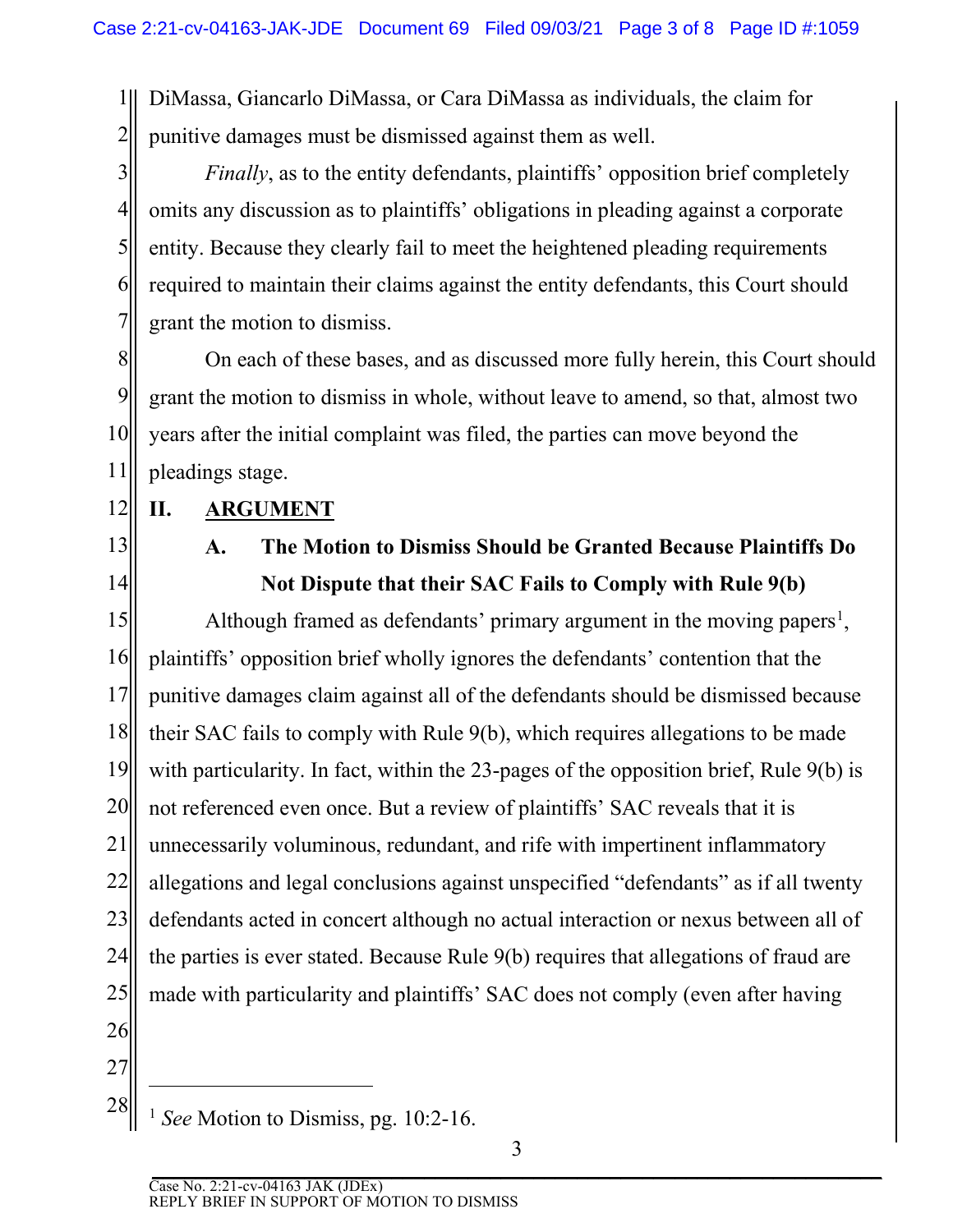1 2 previously being granted leave to amend), this Court should grant the motion to dismiss in whole.

3 4

5

# **B. Plaintiffs' Punitive Damages Claims Against the Lifeguards – Daniel Rainey, Joseph Natalizio, and Faith Porter - Should be Dismissed as a Matter of Law**

6 7 8 9 10 11 12 13 14 15 16 17 18 Drastically pivoting from the language in the SAC, plaintiffs' opposition brief contends that the Court should allow them to continue to pursue to a punitive damages claim against camp lifeguard/employee defendants Daniel Rainey, Joseph Natalizio, and Faith Porter because they each "concealed from Plaintiffs that [they] did not have legitimate ARC Certification[.]" [Opposition, pg. 17:5-7 (re Daniel Rainey), pg. 18:23-25 (re Joseph Natalizio), pg. 21:1-3 (re Faith Porter).] But the SAC never alleges that. Instead, the SAC alleges that it was not these defendants who "concealed" anything, but rather that defendant Andrew Cervantes fraudulently certified them as lifeguards after Cervantes did not follow American Red Cross protocols. [SAC, ¶ 18.] To be sure, these lifeguards were issued American Red Cross certifications as lifeguards. That their training is alleged to have been not up to the standard of care does not fall on them, but instead, as alleged in the SAC, on the trainer, who allegedly "wrongfully certified" the lifeguards. [SAC, ¶ 30.]

19 20 21 22 23 24 25 26 27 28 Reviewing the actual language of the SAC, which the moving papers identified and the opposition brief wholly ignores, the allegations against these lifeguard defendants amount to, at best, a claim for negligence, and not any actions that were performed with the requisite malice, oppression, or fraud to maintain a prayer for punitive damages. Further, plaintiffs' repetitive use of buzzwords, like that the lifeguards' actions were "despicable," should be ignored as conclusory and not entitled to the assumption of truth. *See Sprewell v. Golden State Warriors*, 266 F.3d 979, 988 (9th Cir. 2001). Because routine negligence does not justify an award of punitive damages, and because the SAC fails to comply with Rule 9, this Court should grant the motion to dismiss. *See Taylor v. Superior Court*, 24 Cal.3d 890,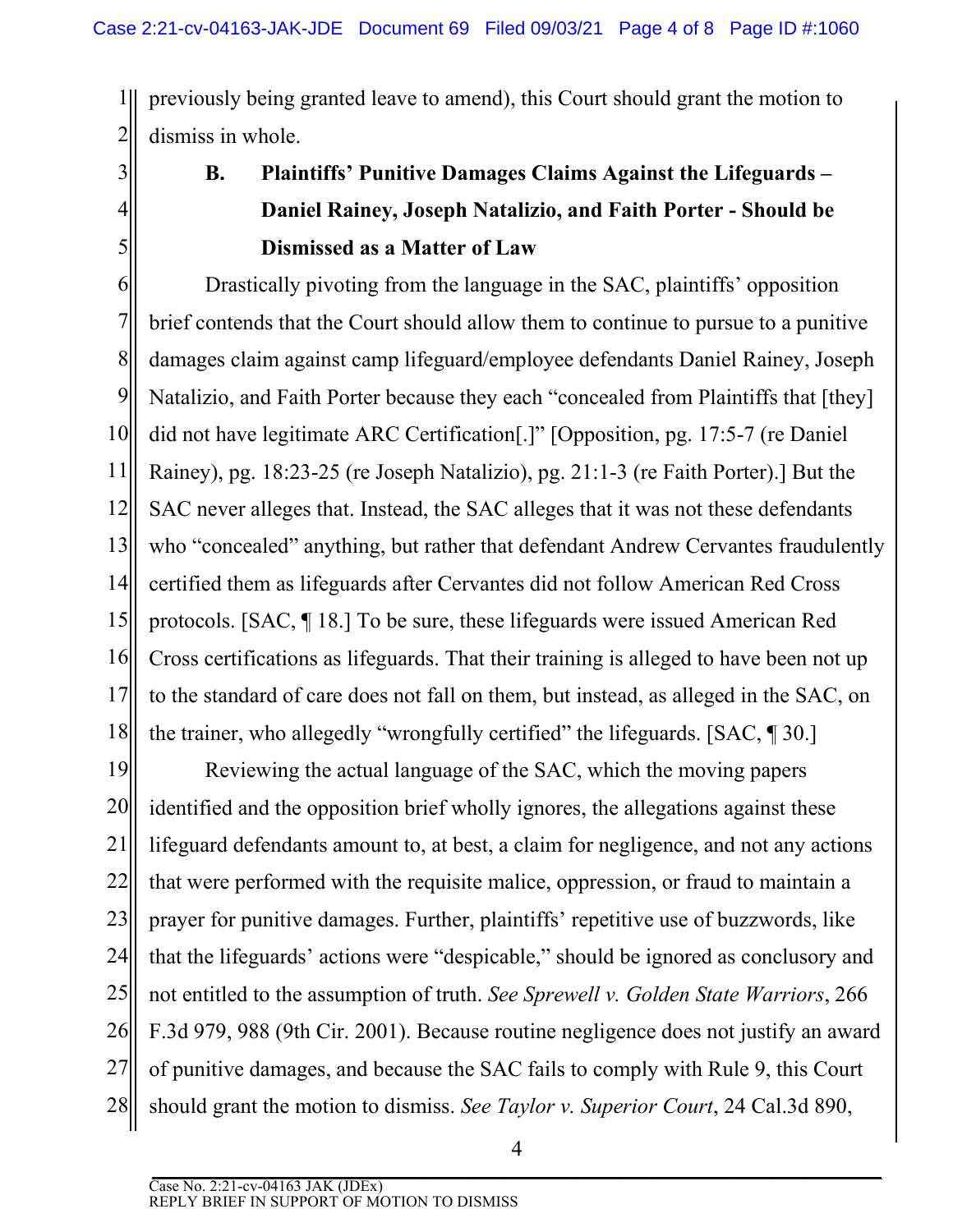1 2 900 (1979) ("[R]outine negligen[ce] . . . would not justify an award of punitive damages."); *see also* Fed. R. Civ. Pro. 9(b).

> **C. Plaintiffs' Punitive Damages Claims Against the Shareholders of Summerkids, Inc. – Joseph DiMassa, Maria DiMassa, Cara DiMassa, and Giancarlo DiMassa - Should be Dismissed as a Matter of Law**

7 8 9 10 11 12 13 14 15 Interestingly, plaintiffs' argument in their opposition brief never mentions these individually named defendants by name. Instead, lumping them together with the entities to which they are shareholders, plaintiffs claim wholesale that each of these defendants acted with malice, oppression, and fraud without a single alleged fact tying them to these serious claim. This is a critical omission as liability of corporate officers does not derive from their corporate positions, but rather can only derive from their own individual tortuous conduct, which plaintiffs never allege with any specificity. *See Frances T. v. Village Green Owners Ass'n*, 42 Cal.3d 490, 503 (1986).

16 17 18 19 20 21 22 23 24 25 26 27 For example, defendant Giancarlo DiMassa is never alleged to have made any affirmative statements to the plaintiffs and is not alleged to have been present at camp on the date of the incident or any other date. The same is true as to defendants Joseph DiMassa and Maria DiMassa. Accordingly, no facts are alleged that could rise to the level of liability as an individual, let alone for a finding of punitive damages against them. And, while Cara DiMassa was alleged to have been at camp on the date of the incident, the SAC is clear that this defendant is also alleged to be liable to the plaintiffs as a result of her position as a shareholder and employee of Summerkids, Inc., and not as a result of any action outside of her employment. On those grounds, plaintiffs' SAC does not contain sufficient allegations to maintain a punitive damages claim against any of the shareholder defendants in their capacity as individuals.

28 ///

3

4

5

6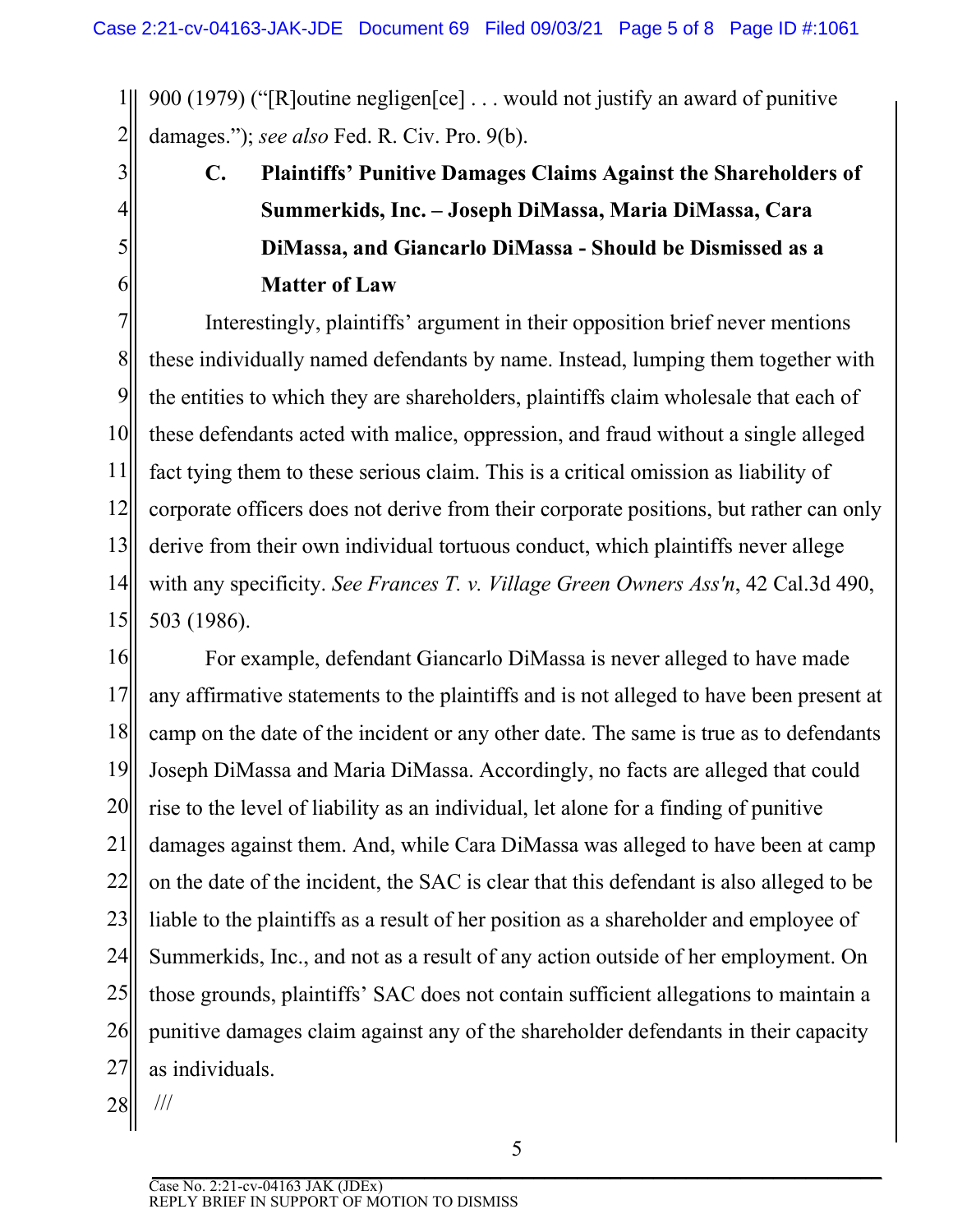1 2

# **D. Plaintiffs' Punitive Damages Claims Against the Entity Defendants Should be Dismissed as a Matter of Law**

3 4 5 6 7 8 9 10 11 12 13 14 15 16 17 Plaintiffs' opposition brief lumps all of the entity defendants together with their shareholders in an attempt to argue that they committed malice, oppression or fraud such that punitive damages may be warranted. However, by tangling the allegations against nine defendants (Summerkids, Inc., Angelus Mountain Center, The Enoteca, Sempre Avanti, the DiMassa Family Foundation, Joseph DiMassa, Maria DiMassa, Giancarlo DiMassa, and Cara DiMassa) together, the plaintiffs explicitly demonstrate that they have failed to comply with Rule 9(b), which requires the plaintiffs to state "with particularity the circumstances constituting fraud[.]" Fed. R. Civ. P. 9(b). Emphasizing this, the argument section of their opposition brief never even references any of these entity defendants except for Summerkids, Inc. by name. In doing so, plaintiffs reveal that there is no basis at all to continue to allege punitive damages against entity defendants Angelus Mountain Center, The Enoteca, Sempre Avanti, and the DiMassa Family Foundation. That is consistent with the allegations made in their SAC, which similarly are bereft of any actual facts that relate to those entities.

18 19 20 21 22 23 24 25 26 27 28 As to Summerkids, Inc., plaintiffs ignore the heightened pleading requirement for pleading punitive damages against an entity. *See* Cal. Civ. Code § 3294 (stating "An employer *shall not be liable* for [punitive] damages pursuant to subdivision (a), based upon the acts of an employee of the employer, *unless the employer had advance knowledge of the unfitness of the employee and employed him or her with conscious disregard of the rights or safety of others or authorized or ratified the wrongful conduct for which the damages are awarded or was personally guilty of oppression, fraud, or malice*." [emphasis added]) In other words, plaintiffs are required to plead both advanced knowledge of the outrageous conduct and corporate ratification of the bad act. No such allegations are made here, and certainly none with any particularity. Instead, plaintiffs rely on conclusory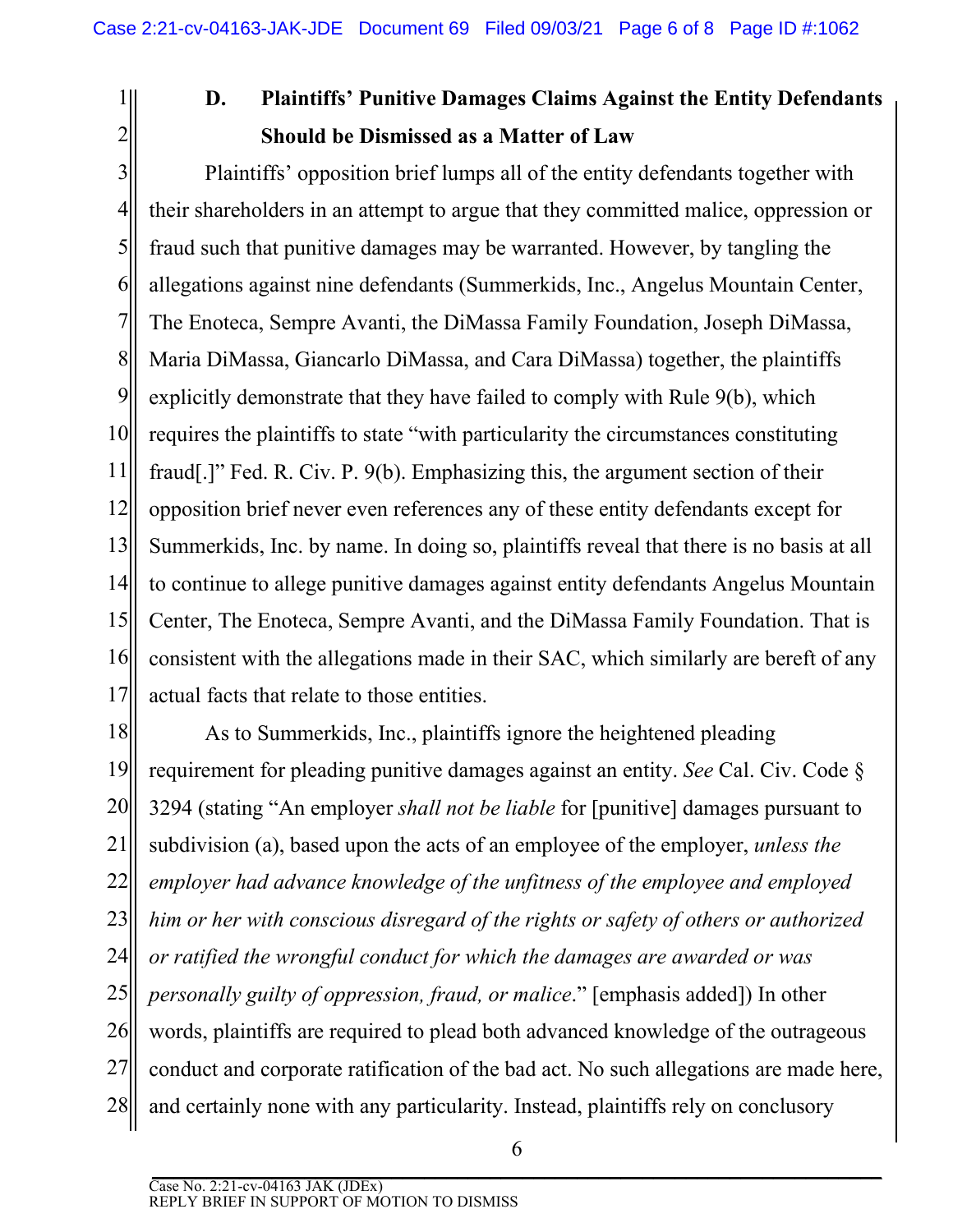1 2 3 4 5 buzzwords and inflammatory statements to appeal to the reader's sense of outrage as to plaintiffs' loss. The law requires more for an actual finding of liability or punitive damages. *See Sprewell*, 266 F.3d at 988 (holding that a court need not accept as true unreasonable inferences or conclusory legal allegations cast in the form of factual allegations).

6 7 8 9 10 11 12 13 14 15 16 17 Beyond that, plaintiffs' opposition brief concentrates on false representations surrounding lifeguard certifications as the basis for their punitive damages claim. The SAC itself alleges that it was American Red Cross trainer defendant Andrew Cervantes who failed to complete the lifeguard training instruction and then subsequently represented to the American Red Cross and Summerkids, Inc. that the lifeguards were properly trained such that lifeguard certifications were issued by American Red Cross. Cervantes' actions were not done in concert with any other defendants, and thus the outrage and any alleged corresponding basis for a finding of fraud, malice, or oppression is misplaced. When the SAC and plaintiffs' opposition brief are stripped of the conclusory and inflammatory language, what becomes clear is that there is no basis for an allegation of punitive damages against any of these moving defendants.

## 18 19 **III. PLAINTIFFS' REQUEST FOR LEAVE TO AMEND SHOULD BE DENIED**

20 21 22 23 24 25 26 27 28 While defendant recognizes the Court's liberality in permitting leave to amend, the Court should refrain from doing so here for the following reasons: First, by the time that this motion is heard, plaintiffs' lawsuit will have been pending for nearly two years. Second, this is the Second Amended Complaint. Plaintiffs have already amended their complaint several times, once already to address deficiencies in their punitive damages claim. Third, plaintiffs took many of these defendants' deposition months before they filed their SAC, and so they had all facts available to them when drafting this iteration of the complaint. The Court and parties should be able to rely on the premise that all facts available were included in the SAC.